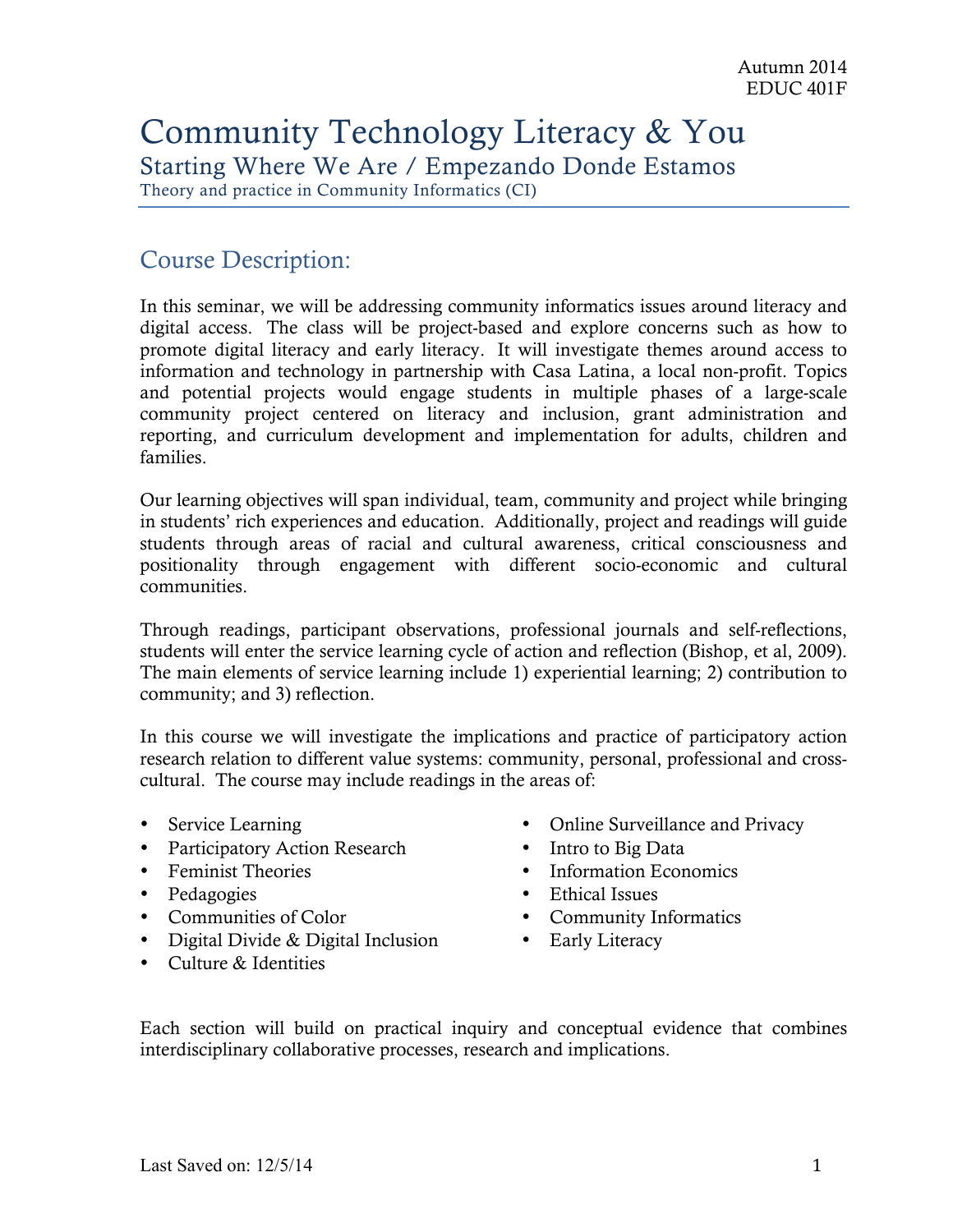# Objectives: If

"the broad aim of participatory development is to increase the involvement of **socially** and **economically** marginalized peoples in decision-making over *their* own lives"

(Gujit 1998 as cited in Cooke & Kothari, 2001)

## Then

how to make the **women partners** (and **the central focus**) of the technology match grant?

# Frameworks



### Guiding Principles

Read We Are FemTechNet (Fem)Manifesto

# Our shared understanding is that:

- Learning is bidirectional –students and community members are learners.
- We are working together to develop critical consciousness, democratic citizenship, and social justice.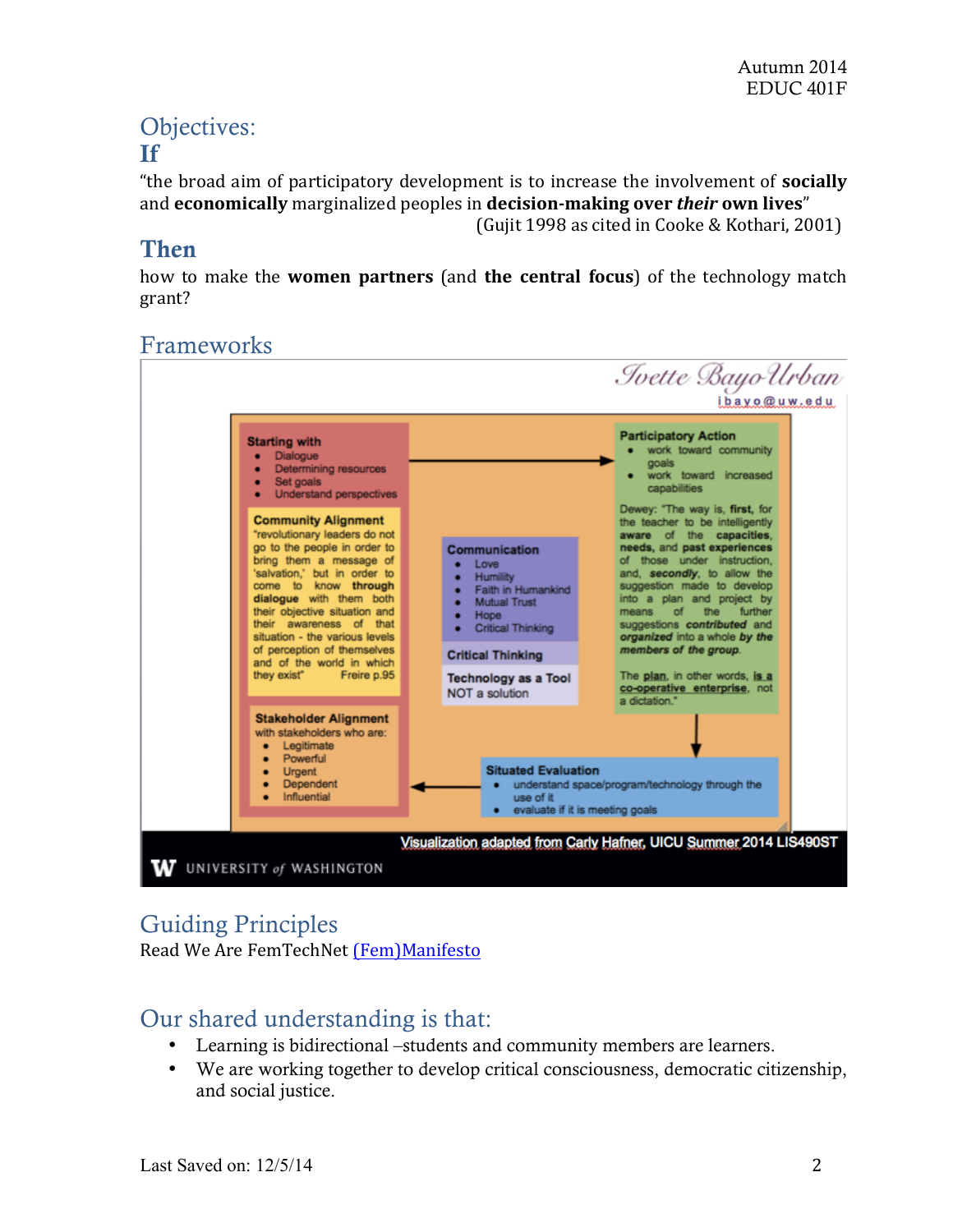• We are building capacities to think critically about identity, representation, policies and systems, with particular attention to race, class and gender and other socially devalued identities.

### Specific Skills Outcomes:

- Information Literacy and research skills
- Critical and contextual reading skills
- Synchronous & Asynchronous communication skills
- Cross Cultural Approaches to Information Needs
- Develop and build skills presenting and responding in and among diverse audiences.

### Course Delivery Method:

This course will be a combination of face-to-face (F2F) and online class meetings and service. If you are working with the Technology Match Grant, I will be your field supervisor as well as the instructor of record.

| Week  | Date  | Class Format                                    |
|-------|-------|-------------------------------------------------|
| 1     | 09/24 | begin<br>Classes<br>F2F                         |
| 2     | 10/1  | F2F                                             |
| 3     | 10/08 | <b>ONLINE</b>                                   |
| 4     | 10/15 | F2F                                             |
| 5     | 10/22 | F2F                                             |
| 6     | 10/29 | F2F                                             |
| 7     | 11/05 | Independent work                                |
| 8     | 11/12 | <b>ONLINE</b>                                   |
| 9     | 11/19 | F2F                                             |
| 10    | 11/26 | <b>ONLINE</b>                                   |
| 11    | 12/3  | F2F                                             |
| Final | 12/10 | Off<br>Celebration<br>Location<br>Campus<br>TBD |

### Course Schedule

*We will prioritize the readings together and decide which of the ones listed will be our focus. Readings for each session should be read prior to meeting that week. Our class will be organic, dynamic and our expertise distributed. We will develop working groups and will share in the responsibility of our learning and growth for this project and for ourselves. We are:*

- Accountable
- Collaborative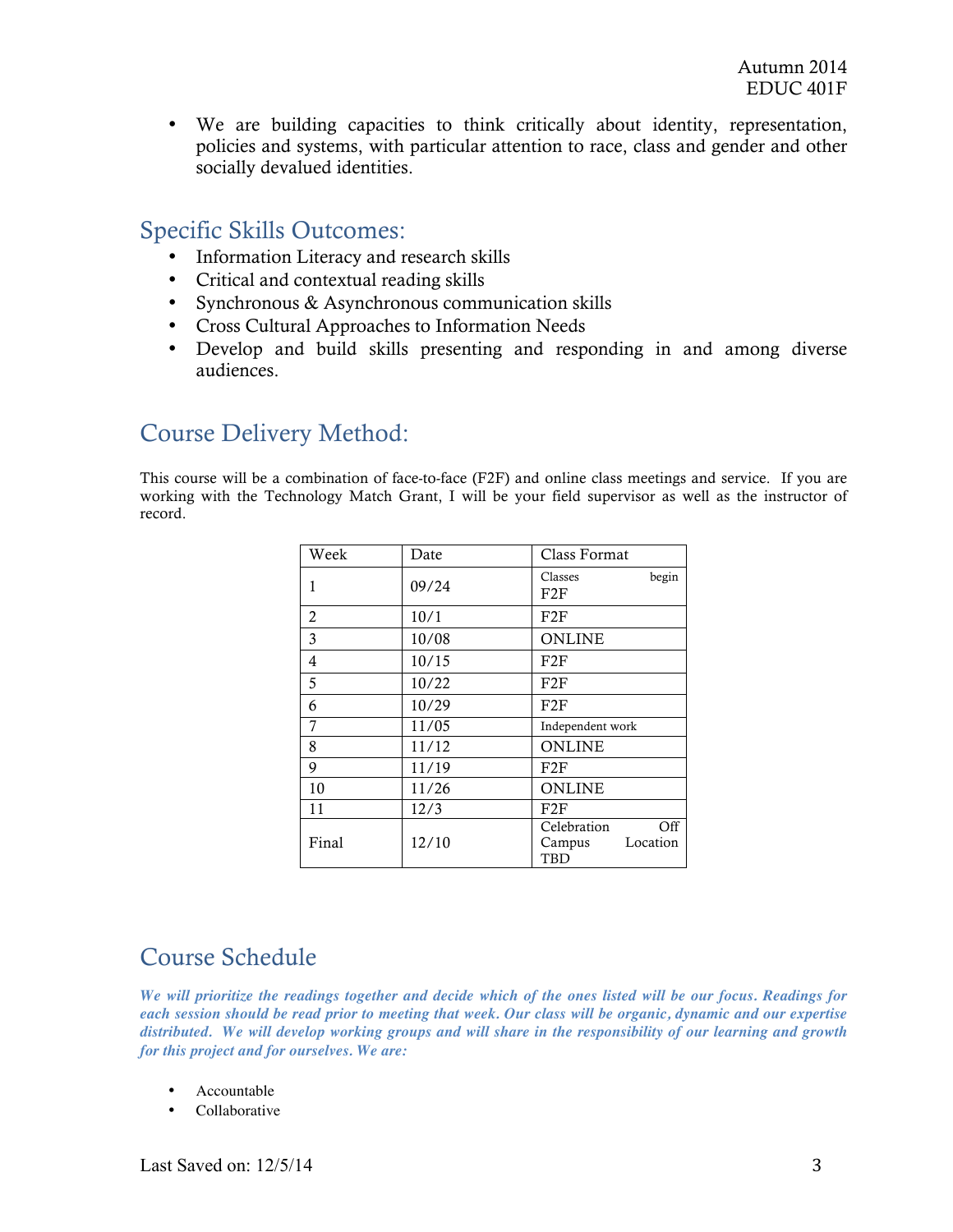- Collective
- Caring

### **Schedule of activities, readings and conversations**\*

### Read prior to our first all day class meeting (Sept 24):

Sweeney, Miriam. "How to Read for Graduate School."

Milner, H. R. (2007). Race, Culture, and Researcher Positionality: Working Through Dangers Seen, Unseen, and Unforeseen. *Educational Researcher*, *36*(7), 388–400. doi:10.3102/0013189X07309471

RSVP and attend an upcoming Orientation through Pipeline EXPO.

For Tech Match Grant requirements – service hours and class hours will be recorded weekly here.

Week 1 Topics- Introduction

- Review of outline, schedule and service
- Discussion of service learning project
- Frameworks (Overview)
- Personal and Professional Goals

9/26-9/27 *Recommended Attendance* - Race and Pedagogy Conference at the University of Puget Sound

[Make preliminary choice of topics to guide reading for class discussions] [Make preliminary choice of teams to guide service learning for project]

Professional Journal Topic – Introduce yourselves, your background, experiences and what brought you to UW, to this class and how this class contributes to your overall goals.

#### Week 2 Topics –

Paper from Community Informatics Studio

Ginorio, A. B. (1998). Contextualizing Violence in a Participatory Classroom. *Psychology of Women Quarterly*, *22*(1), 77–94. doi:10.1111/j.1471-6402.1998.tb00143.x

Particular Attention to Appendix 1 Socially Defined Identities

TEDxUIUC Talk (April, 2014). "In Pursuit of an Ethics of Information." University of Illinois at Urbana-Champaign.

### Week 3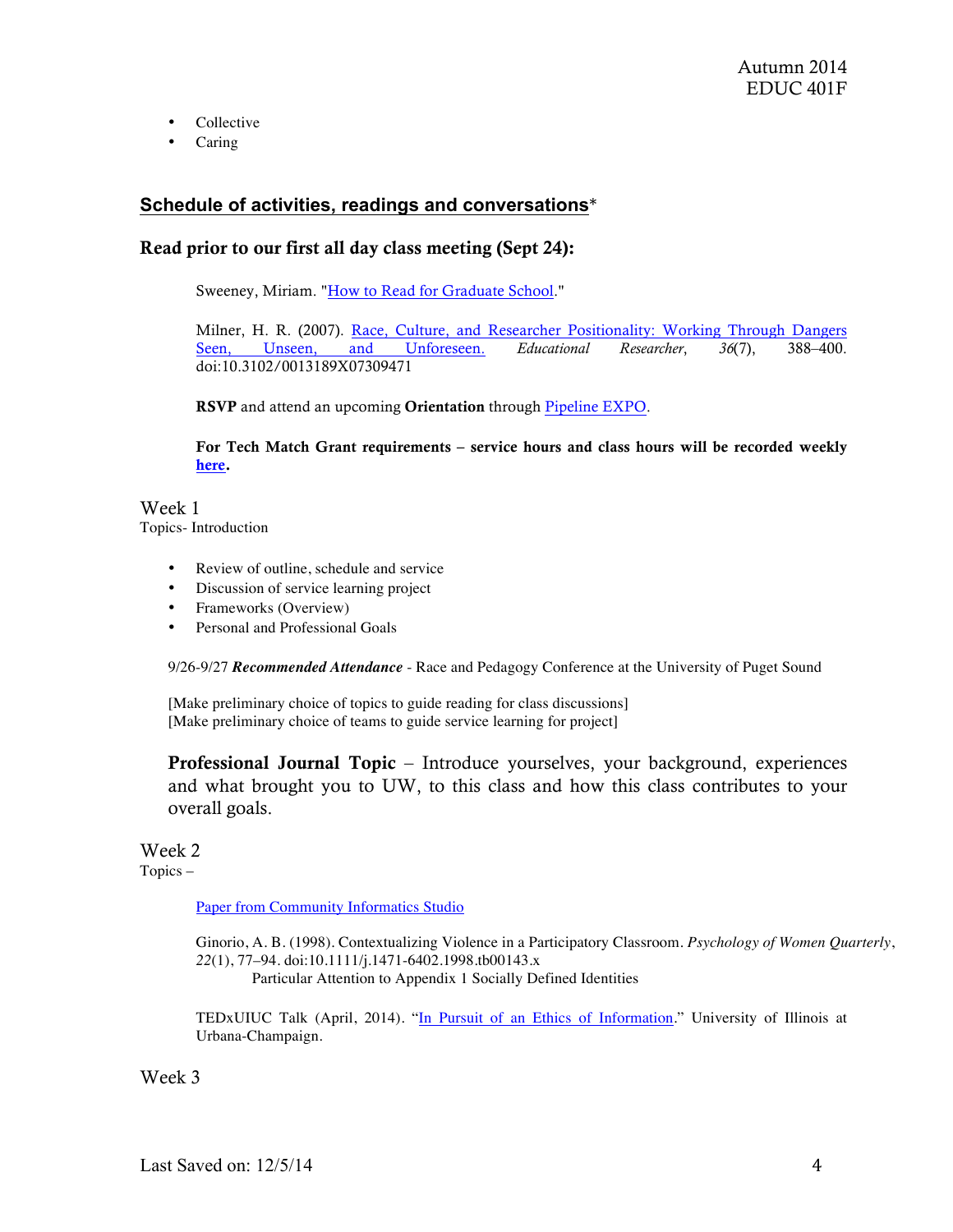10/11 *Recommended Attendance* - Racial Equity in Seattle: How do we get there? Community Forum - Racial equity in education 10am – 1pm 700 Dearborn Place S. Seattle, WA 98144

### Readings by topics

#### A starting place for readings – this list is by no means exhaustive

I have also shared a Zotero folder with all of you for this class. We will be building on it and creating a collective annotated bibliography of all our collective readings for this class.

#### *Service Learning*

Baumeister, R. F., & Newman, L. S. (1994). How Stories Make Sense of Personal Experiences: Motives That Shape Autobiographical Narratives. *Personality & Social Psychology Bulletin.*, *20*(6), 676.

Beyond Service Learning: Toward Community Schools and Reflective Community Learners. In *Service learning: Linking library education and practice* (pp. 16–31).

Bose, M. (2014). *Community matters: service-learning in engaged design and planning*. (Selected Chapters will be available electronically) [R]

Moya, P. M. L. (2002). *Learning from Experience: Minority Identities, Multicultural Struggles.* University of California Press.

Roth, J. (2008). *Blogging in the Classroom: Technology, Feminist Pedagogy, and Participatory Learning*

Stoecker, R., & Tryon, E. A. (2009). *The Unheard Voices: Community Organizations and Service Learning*. Philadelphia: Temple University Press. (Selected Chapters will be available electronically) [R]

*Tell Me a Story (SSIR)*. (n.d.). Retrieved May 5, 2014.

*Participatory Action Research - Engagement*

Bray, J. N. (2000). *Collaborative Inquiry in Practice: Action, Reflection, and Making Meaning*. SAGE. (Selected Chapters will be available electronically) [R]

Cooke, B., & Kothari, U. (2001). *Participation: the New Tyranny?* Zed Books.

Cornwall, A. (2008). Unpacking "Participation": models, meanings and practices. *Community Development Journal*, *43*(3), 269–283. doi:10.1093/cdj/bsn010

*Reflect and Improve: A Tool Kit for Engaging Youth and Adults as Partners in Program Evaluation*.

Stoecker, R. (2005). *Research Methods for Community Change: A Project-Based Approach*. SAGE. (Selected Chapters will be available electronically) [R]

Swedeen, B., Cooney, M., Moss, C., & Carter, E. W. (2012). *Launching Inclusive Efforts Through Community Conversations*.

Wilson, S. (2009). *Research Is Ceremony: Indigenous Research Methods* (First Edition.).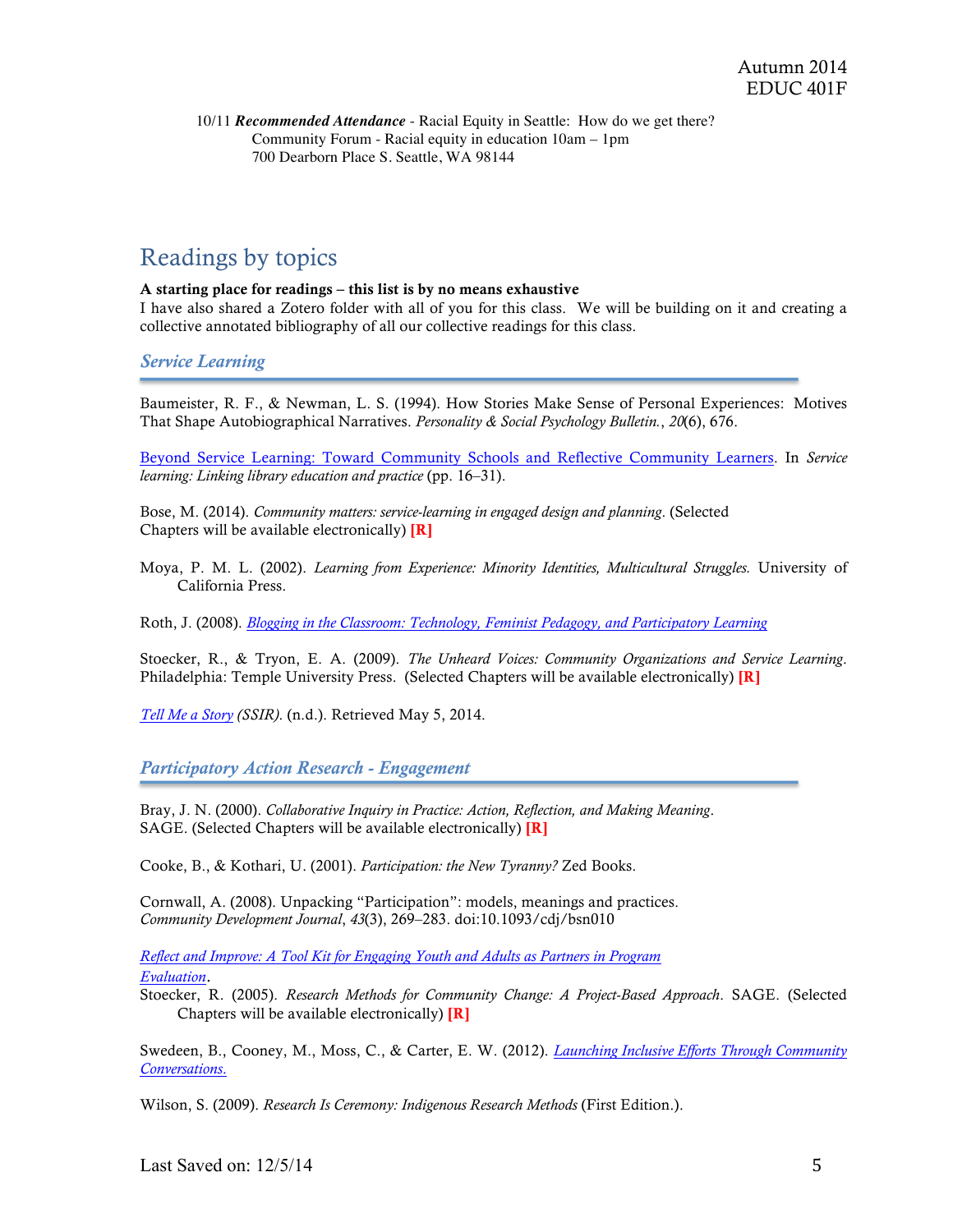Fernwood Publishing Co., Ltd. (BOOK - Selected chapters)

### *Feminist Theories*

Andersen, M. L., & Collins, P. H. (2006). *Race, Class, and Gender: An Anthology* (6 edition.). Belmont, CA: Wadsworth Publishing. (Selected Chapters will be available electronically)  $[R]$ 

Bandura, A. (1990). Selective Activation and Disengagement of Moral Control. *JOSI Journal of Social Issues*, *46*(1), 27–46.

Collins, P. H. (1986). Learning from the Outsider Within: The Sociological Significance of Black Feminist Thought. *Social Problems*, *33*(6), S14–S32. doi:10.2307/800672

Eubanks, V. (2011). *Digital Dead End: Fighting for Social Justice in the Information Age*. MIT Press. (BOOK - Selected chapters)

FemTechNet Video Dialogues

Foster, K. (2014, May 12). On bell hooks and Feminist Blind Spots: Why Theory Will Not Set Us Free. *For Harriet*.

Ginorio, A. B. (1998). Contextualizing Violence in a Participatory Classroom. *Psychology of Women Quarterly*, *22*(1), 77–94. doi:10.1111/j.1471-6402.1998.tb00143.x

Moya, P. M. L. (2002). *Learning from Experience: Minority Identities, Multicultural Struggles*. University of California Press. (BOOK - Selected chapters)

Opotow, S. (1990). Moral Exclusion and Injustice: An Introduction. *Journal of Social Issues*, *46*(1), 1–20. doi:10.1111/j.1540-4560.1990.tb00268.x

Perez Huber, L. (2010). Using Latina/o Critical Race Theory (LatCrit) and Racist Nativism to Explore Intersectionality in the Educational Experiences of Undocumented Chicana College Students. *Educational Foundations*, *24*, 77–96.

Roy, Arundhati. (2002). *Power politics* (2nd ed). Cambridge, Mass: South End Press.

Smith, A. (2006, June 1). Without Bureaucracy, Beyond Inclusion: Re-centering Feminism. www.leftturn.org.

Thompson, B. (2002). Multiracial Feminism: Recasting the Chronology of Second Wave Feminism. *Feminist Studies*, *28*(2), 337–360. doi:10.2307/3178747

Villaverde, L. E. (2007). *Feminist Theories and Education Primer*. New York: Peter Lang International Academic Publishers.

Wajcman, J. (2010). Feminist theories of technology. *Cambridge Journal of Economics*, *34*(1), 143–152. doi:10.1093/cje/ben057

#### *Pedagogy*

hooks, bell. (1994). *Teaching to transgress: education as the practice of freedom*. New York: Routledge.

Freire, P. (1996). *Pedagogy of the Oppressed*. Penguin Books, Limited.

Last Saved on:  $12/5/14$  6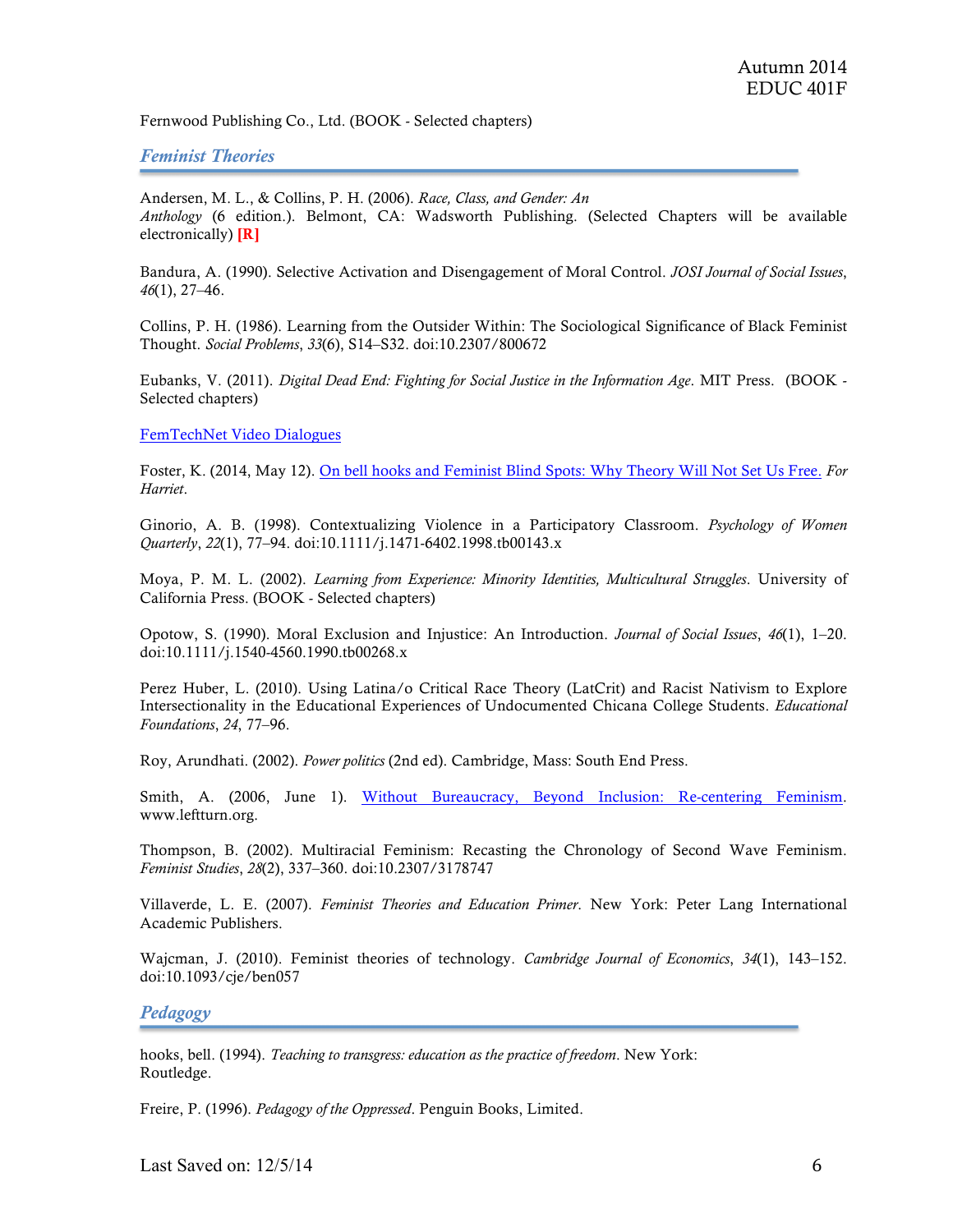Gross, L. (2010). Some Elements of American Indian Pedagogy from an Anishinaabe Perspective. *American Indian Culture and Research Journal*, *34*(2), 11–26.

Giroux, H. A. (2011). *On Critical Pedagogy*. New York: Bloomsbury Academic.

Janks, H. (2009). *Literacy and Power* (1st ed.). Routledge. (BOOK - Selected chapters)

Kincheloe, J. L. (2005). *Critical Constructivism Primer*. Peter Lang.

Kincheloe, J. L. (2008). *Critical Pedagogy Primer*. Peter Lang.

Denzin, N. K., Lincoln, Y. S., & Smith, L. T. (2008). *Handbook of Critical and Indigenous Methodologies*. SAGE.

Oblinger, D. G. (Ed.). (2006). *Learning Spaces*. Washington, D.C.: EDUCAUSE.

Villaverde, L. E. (2007). *Feminist Theories and Education Primer*. New York: Peter Lang International Academic Publishers. (Selected Chapters will be available electronically)[R]

Walker, M., & Unterhalter, E. (2010). *Amartya Sen's Capability Approach and Social Justice in Education*. Palgrave Macmillan. (Selected Chapters will be available electronically)<sup>[R]</sup>

*Communities of Color*

- Beverly Daniel Tatum. (1997). *Why are all the Black kids sitting together in the cafeteria? and other conversations about race* (1st ed). New York: BasicBooks. (BOOK - Selected chapters)
- Brown, A., & Lopez, M. H. (n.d.). Mapping the Latino Population, By State, County and City. *Pew Research Center's Hispanic Trends Project*.
- Hispanic Technology and Telecommunications Partnership. (2014a, April 22). Hispanic Millennials: The First Mobile-First Generation.
- Hispanic Technology and Telecommunications Partnership. (2014b, June 6). Latinos Will Lose If the Federal Communications Commission (FCC) Adopts Title II as a Means to Regulate the Internet.

Hispanic Technology and Telecommunications Partnership. (2014c, June 24). The Latino Media Gap.

Hullett, A. (2013, March 7). Why more women in leadership will mean fewer women in poverty. *The Seattle Globalist*.

Large, J. (2014, May 21). *We tend to discriminate by favoring familiar*. *The Seattle Times*. Retrieved August 18, 2014, from

Metoyer-Duran, C. (1993). *Gatekeepers in Ethnolinguistic Communities*. Ablex Publishing Corporation.

Rios, M., Vazquez, L., & Miranda, L. (2012). *Diálogos: placemaking in Latino communities*. London; New York: Routledge. (BOOK - Chapters)

*Ethical Implications*

UN Declaration on Human Rights

The SAGE Handbook of Identities by Margaret Wetherell, Chandra Mohanty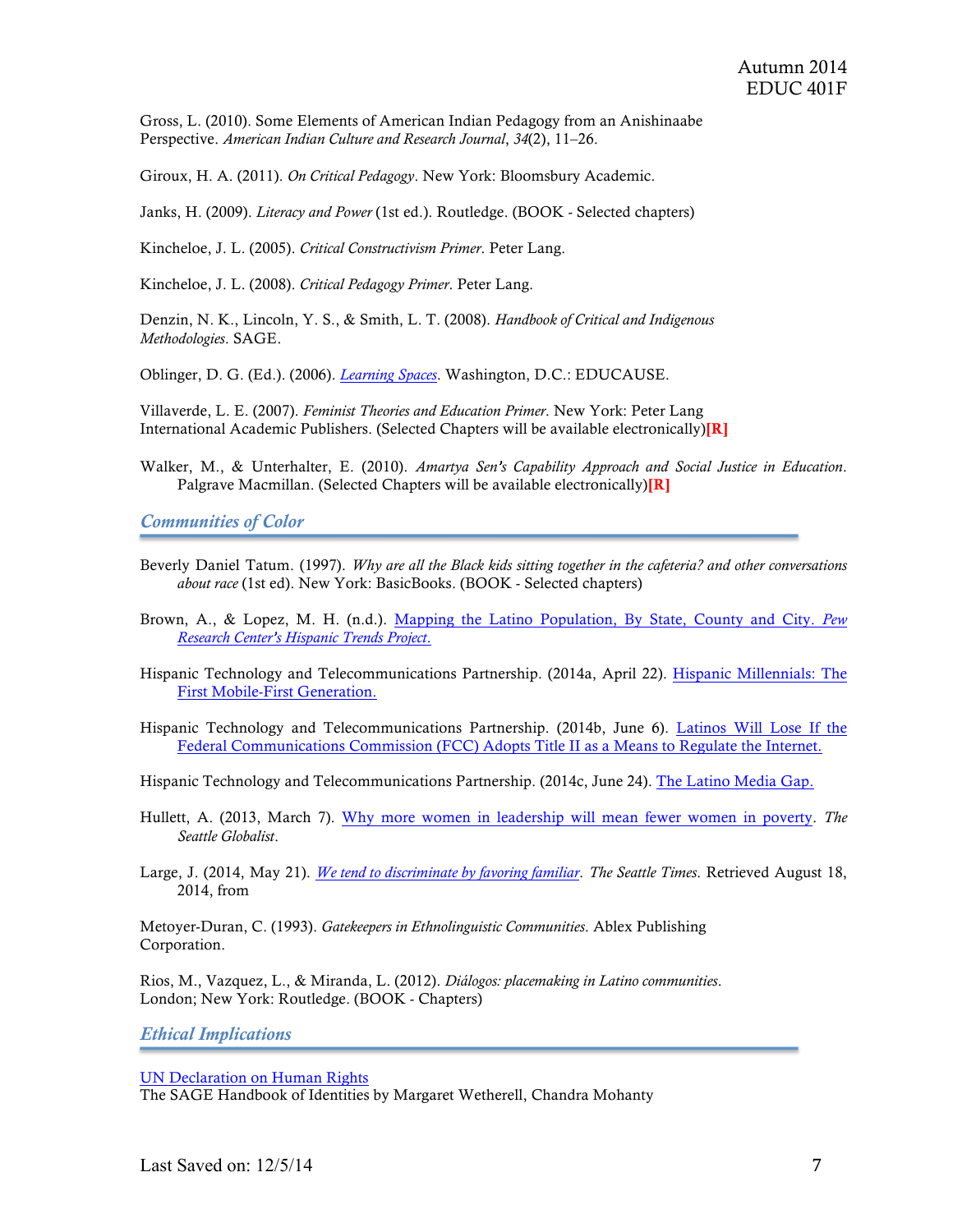(Selected Chapters) Chapter 13: From Media and Identity to Mediated Identity Reflections: Social Justice and the Politics of Identity Ted Talks – The danger of a single story MIT Libraries – Ethical and legal issues of data management and publishing Santa Clara University – Ethical Implications of Data Aggregation NSA targets foreigners, catches Americans Stoecker, R. (2005). *Research Methods for Community Change: A Project-Based Approach*. SAGE. (Selected Chapters will be available electronically – Appendix B - Research Ethics)  $\begin{bmatrix} R \end{bmatrix}$ *Intro Big Data* Graphs by MIT Students show intrusive nature of Metadata Adam Moore - Privacy: Its meaning and value Ted Talks - The Digital Now The SAGE Handbook of Identities by Margaret Wetherell, Chandra Mohanty (Selected Chapters) Chapter 10: Culture and Technology Katie Davis –Are apps becoming a human crutch? Digital Citizenship: The Internet, Society, and Participation by Karen Mossberger, Caroline J. Tolbert and Ramona S. McNeal (Selected chapters) How millennial are you? Frontiers in Massive Data Analysis by National Research Council If Facebook is an infectious disease, here's a guide to the symptoms

*Information Economics, Trust & Trade-offs*

Data Aggregators – Senate Report Opens a Window into Hidden World Ricardo Gomez – The growing movement to break technology addiction The information diet – http://www.informationdiet.com/ Being Digital – Nicholas Negroponte Ted Talks – Trust, morality –and oxytocin

*Online Surveillance and Privacy*

Richard Stallman, How Much Surveillance can Democracy Withstand? Rethinking Reasonable Expectations of Privacy in Online Social Networks American Library Association – www.Privacyrevolution.org ACLU - How private is your online search ACLU - Concern High About Both NSA and Corporate Surveillance Net Neutrality – Why you should be freaking out ACLU - Seeks Information About Pentagon Infiltration of "World of Warcraft" 24/7 Janice Hanson 2007 (selected chapters) (Selected Chapters) Chapter 3 – Have, Have not and don't wants Chapter 7 – bites and fragmented: what do we know? What do we own?

### Class assignments and grading

Every student is responsible for completing the required reading for each class period and coming to class prepared to discuss them. Additionally, you will be responsible to discuss and bring into dialogue your selected readings. Your discussion (summary) should help identify and facilitate a discussion around the core themes of a given reading and how it